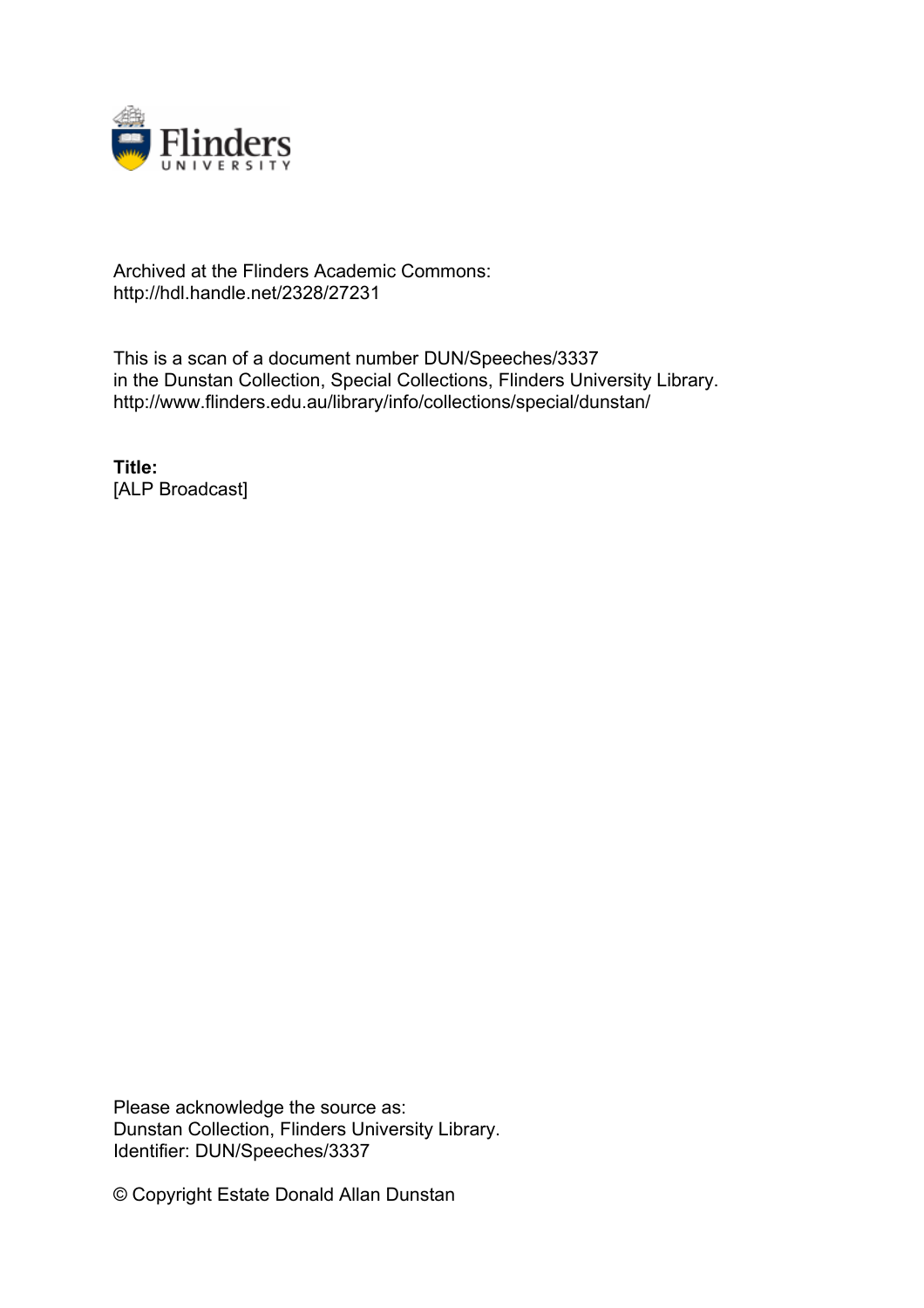$25/11/62$ 

3337

Good Evening,

The Playford Covernment, for all its boasts of fostering industrial work in South Australia, is never loath to allow Government contracts to go outside S.A. if it thinks it can save a penny at the expense of S.A. Sorkmen.

The leader of the A.L. has compleined on many occasions about Sir. Thomas Playford's allowing contracts for diesel locomotivos to go outside the State and the E.P.S.A. has also failed to carry out essential construction works itself although it has the necessary trained staff to do so.

The construction of the high tension and S.W.S.R. systems between Adelaide and Port Augusta was carried out by two Italian firms with workmen from oversons who did the work without the safety protection or award wages and conditions required for S.A. worknen. At the time I protested about this action, but the Government went blithely chead. Numbers of E.T. ... workmen, trained for the job, were dispersed from jobs for which they were trained and notified that they would be liable to re-classification within two years to unskilled jobs.

Woll, now, the proof of the pudding is in the eating. Although the trers carrying the lines were supposed to be able to withstand winds above a force of 89 s.p.h. in last week's gal (which did not exceed that figure) a number of towers were depolished and coveral miles of cable lost. E.T.S.A. has apparently no opare towers, no parts to repair existing towers and no spare cable.

If you take a little trip up to Montacute you will see on the hill where the corkscrew road at the top one of these shattered towers. There are othere between there and Red Hill.

The wreching of this line means that D.T. S.A. is depending on the Western Circuit for a part of Adelaide's cupplies and if any energoncy occurred th ere we could well be in difficulty about supply to a number of consumers.

It is of course, the policy of Government to keep these